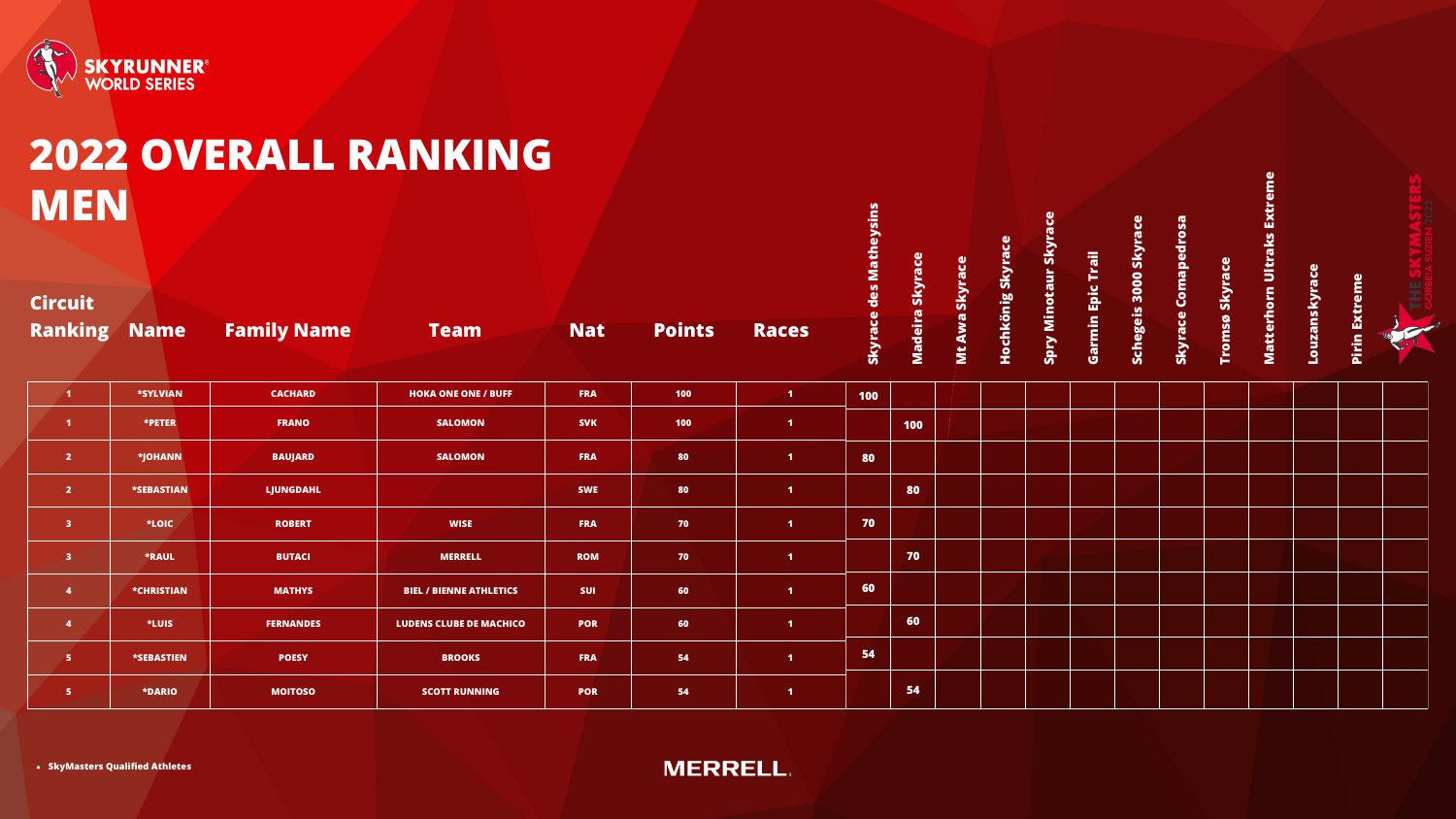

# **MEN**

|                                  |                   |                           | 2022 OVERALL RANKING           |            |                 |                   |                 |                 |               |                   |                    |             |                       |                     |                       |                            |               |                         |   |
|----------------------------------|-------------------|---------------------------|--------------------------------|------------|-----------------|-------------------|-----------------|-----------------|---------------|-------------------|--------------------|-------------|-----------------------|---------------------|-----------------------|----------------------------|---------------|-------------------------|---|
| <b>MEN</b>                       |                   |                           |                                |            |                 |                   | des Matheysins  |                 |               |                   | ū                  | Trail       |                       |                     |                       |                            |               |                         |   |
| <b>Circuit</b><br><b>Ranking</b> | <b>Name</b>       | <b>Family Name</b>        | <b>Team</b>                    | <b>Nat</b> | <b>Points</b>   | <b>Races</b>      | <b>Skyrace</b>  | Madeira Skyrace | Mt Awa Skyrac | Hochkönig Skyrace | Spry Minotaur Skyr | Garmin Epic | Schegeis 3000 Skyrace | Skyrace Comapedrosa | <b>Tromsø Skyrace</b> | Matterhorn Ultraks Extreme | Louzanskyrace | <b>Extreme</b><br>Pirin | 뿦 |
| 6 <sup>1</sup>                   | <b>*ADRIEN</b>    | <b>MICHAUD</b>            | <b>SCOTT RUNNING</b>           | FRA        | 48              | $\blacksquare$    | 48              |                 |               |                   |                    |             |                       |                     |                       |                            |               |                         |   |
| 6 <sup>1</sup>                   | *HECTOR           | <b>HAINES</b>             | <b>MERRELL</b>                 | <b>GBR</b> | 48              | $\blacksquare$    |                 | 48              |               |                   |                    |             |                       |                     |                       |                            |               |                         |   |
| $\overline{7}$                   | *EDUARD           | <b>HERNANDEZ TEIXIDOR</b> | <b>BROOKS</b>                  | <b>ESP</b> | 42              | $\blacksquare$    | 42              |                 |               |                   |                    |             |                       |                     |                       |                            |               |                         |   |
| $\overline{7}$                   | *MIGUEL           | <b>ARSENIO</b>            | <b>EDV - VIANA TRAIL</b>       | <b>POR</b> | 42              | $\blacksquare$    |                 | 42              |               |                   |                    |             |                       |                     |                       |                            |               |                         |   |
| 8 <sup>1</sup>                   | *JULIEN           | <b>MICHELON</b>           | <b>SALOMON</b>                 | <b>FRA</b> | 36              | $\blacksquare$    | 36              |                 |               |                   |                    |             |                       |                     |                       |                            |               |                         |   |
| 8 <sup>1</sup>                   | *MARC             | <b>PINSACH</b>            | <b>MERRELL</b>                 | <b>ESP</b> | 36              | $\vert$ 1         |                 | 36              |               |                   |                    |             |                       |                     |                       |                            |               |                         |   |
| 9 <sup>°</sup>                   | <b>*LOUISON</b>   | <b>COIFFET</b>            | <b>MERRELL</b>                 | <b>FRA</b> | 30 <sub>2</sub> | $\blacksquare$    | 30 <sub>2</sub> |                 |               |                   |                    |             |                       |                     |                       |                            |               |                         |   |
| 9 <sup>°</sup>                   | <b>*ALEXANDER</b> | <b>DAUTEL</b>             | <b>MERRELL</b>                 | <b>GER</b> | 30 <sub>2</sub> | $\blacksquare$    |                 | 30              |               |                   |                    |             |                       |                     |                       |                            |               |                         |   |
| 10 <sub>1</sub>                  | *NICOLAS          | <b>MOLINA</b>             | <b>LA SPORTIVA</b>             | <b>ESP</b> | 26              | $\vert 1 \rangle$ | 26              |                 |               |                   |                    |             |                       |                     |                       |                            |               |                         |   |
| 10 <sub>1</sub>                  | <b>*ROBERTO</b>   | <b>BAIAO</b>              | <b>OCS ARRABIDA TRAIL TEAM</b> | <b>POR</b> | 26              | $\blacksquare$    |                 | 26              |               |                   |                    |             |                       |                     |                       |                            |               |                         |   |

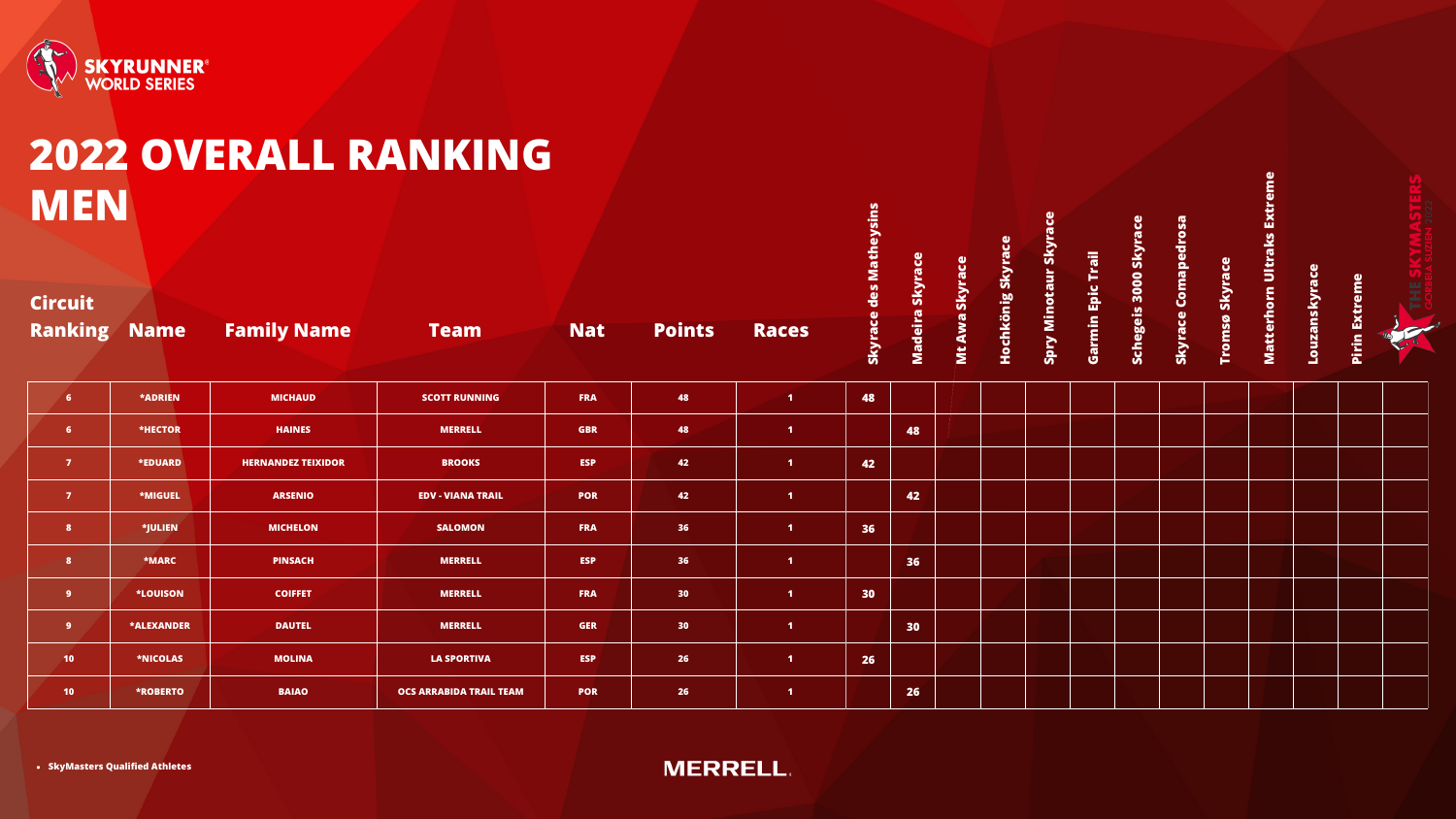

# **MEN**

|                                  |                  | 2022 OVERALL RANKING    |                                  |            |               |                   |                 |                 |                |                   |                     |                   |                       |                     |                       |                            |               |                         |   |
|----------------------------------|------------------|-------------------------|----------------------------------|------------|---------------|-------------------|-----------------|-----------------|----------------|-------------------|---------------------|-------------------|-----------------------|---------------------|-----------------------|----------------------------|---------------|-------------------------|---|
| <b>MEN</b>                       |                  |                         |                                  |            |               |                   | des Matheysins  |                 |                |                   | $\ddot{\mathbf{u}}$ |                   |                       |                     |                       |                            |               |                         |   |
| <b>Circuit</b><br><b>Ranking</b> | <b>Name</b>      | <b>Family Name</b>      | <b>Team</b>                      | <b>Nat</b> | <b>Points</b> | <b>Races</b>      | <b>Skyrace</b>  | Madeira Skyrace | Mt Awa Skyrace | Hochkönig Skyrace | Spry Minotaur Skyr  | Garmin Epic Trail | Schegeis 3000 Skyrace | Skyrace Comapedrosa | <b>Tromsø Skyrace</b> | Matterhorn Ultraks Extreme | Louzanskyrace | <b>Extreme</b><br>Pirin | 뿦 |
| 11                               | <b>FLEURY</b>    | <b>ROUX</b>             |                                  | <b>FRA</b> | 22            | $\vert$ 1         | 22              |                 |                |                   |                     |                   |                       |                     |                       |                            |               |                         |   |
| 11 <sub>1</sub>                  | <b>FRANCISCO</b> | <b>FREITAS</b>          | <b>ACD JARDIM DA SERRA</b>       | <b>POR</b> | 22            | $\blacksquare$    |                 | 22              |                |                   |                     |                   |                       |                     |                       |                            |               |                         |   |
| 12 <sub>2</sub>                  | <b>EDUARDO</b>   | <b>LAUDIER</b>          | <b>INOV8</b>                     | <b>FRA</b> | 18            | $\blacksquare$    | 18              |                 |                |                   |                     |                   |                       |                     |                       |                            |               |                         |   |
| 12 <sub>1</sub>                  | <b>FRANCISCO</b> | <b>MORGADO</b>          | <b>OCS ARRABIDA TRAIL TEAM</b>   | <b>POR</b> | <b>18</b>     | $\blacksquare$    |                 | <b>18</b>       |                |                   |                     |                   |                       |                     |                       |                            |               |                         |   |
| 13 <sup>°</sup>                  | <b>ANDER</b>     | <b>IÑARRA OLAZIGERI</b> | <b>MERRELL</b>                   | <b>ESP</b> | 16            | $\vert 1 \vert$   | 16 <sub>1</sub> |                 |                |                   |                     |                   |                       |                     |                       |                            |               |                         |   |
| 13 <sup>°</sup>                  | <b>PELLO</b>     | <b>BERRIZBEITIA</b>     | <b>EUSKAL SELEKZIOA</b>          | <b>ESP</b> | <b>16</b>     | $\vert 1 \rangle$ |                 | 16              |                |                   |                     |                   |                       |                     |                       |                            |               |                         |   |
| 14                               | <b>LEO</b>       | <b>CABROL</b>           | <b>CMI</b>                       | <b>FRA</b> | 14            | $\blacksquare$    | 14              |                 |                |                   |                     |                   |                       |                     |                       |                            |               |                         |   |
| 14                               | <b>RICARDO</b>   | <b>GOUVEIA</b>          | <b>CLUBE AVENTURA DA MADEIRA</b> | <b>POR</b> | 14            | $\blacksquare$    |                 | 14              |                |                   |                     |                   |                       |                     |                       |                            |               |                         |   |
| 15 <sub>1</sub>                  | <b>NICOLAS</b>   | <b>MARTIN</b>           | <b>BROOKS</b>                    | <b>FRA</b> | 12            | $\vert 1 \rangle$ | 12 <sub>2</sub> |                 |                |                   |                     |                   |                       |                     |                       |                            |               |                         |   |
| 15 <sub>1</sub>                  | <b>VICTOR</b>    | <b>CORREIA</b>          | <b>EDV - VIANA TRAIL</b>         | <b>POR</b> | 12            | $\blacksquare$    |                 | 12              |                |                   |                     |                   |                       |                     |                       |                            |               |                         |   |

**SkyMasters Qualified Athletes**